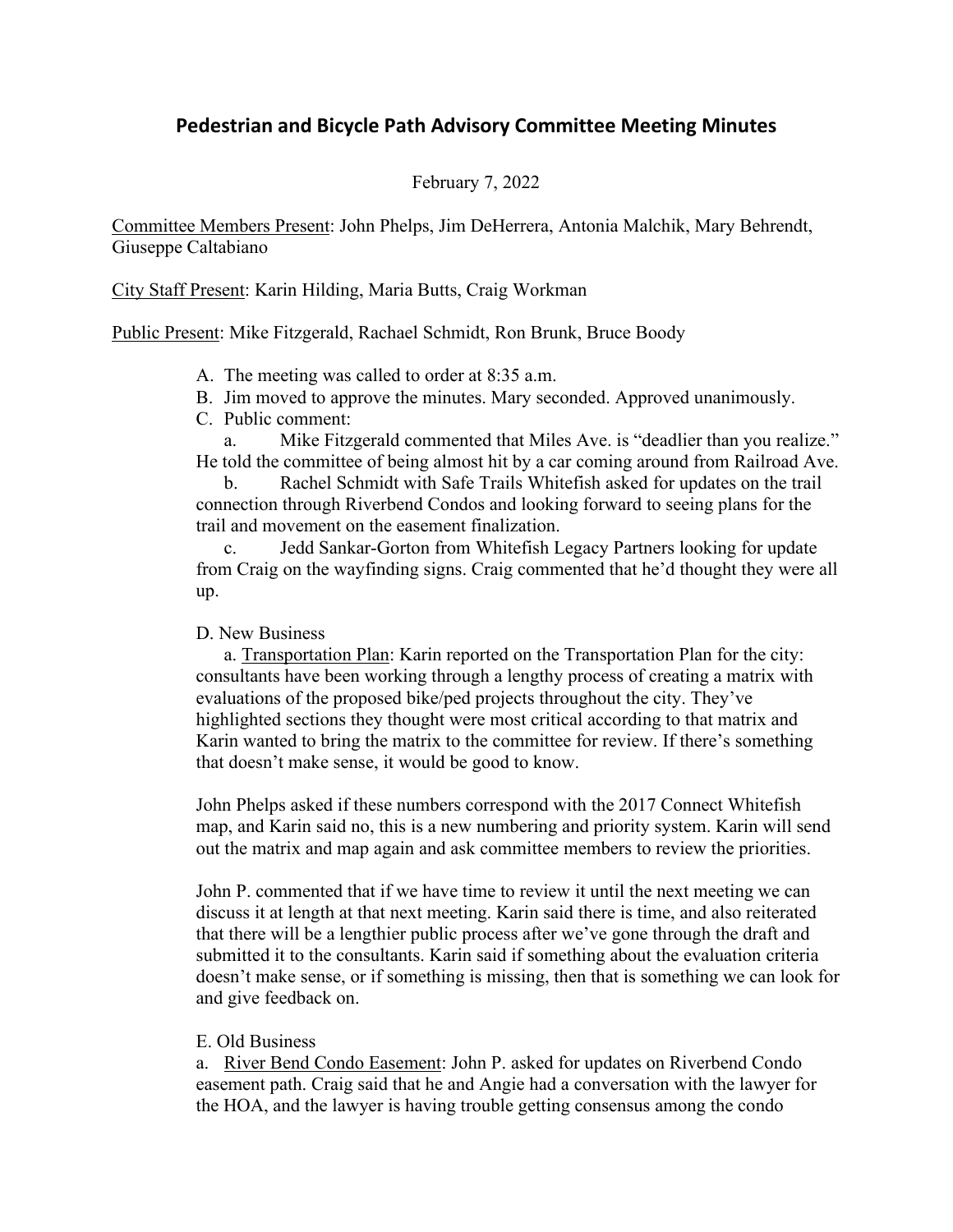owners. Craig suggested asking the HOA to form a committee to work with the city so that we can get some concept-level design for the path, but the lawyer isn't quite there yet because the condo owners are split down the middle. They were hoping to hear back from him last week but haven't yet.

There was a lengthy discussion about the Riverbend Trail easement, conceptual design, FWP approval, and engineering design.

Maria proposed that Giuseppe seek clarification from council when he reports on this committee meeting. She said that city staff does have to go step by step for strategic reasons, and right now the first step has to be establishing the easement. Without taking that step, the process might get stalled. However, she said that city staff can work on other things at the same time, such as coming up with a design. Maria then pointed out that designs cost money and with budget meetings coming up that can be included in things that city budgets to work on. She also said that staff could ask Dana for direction, or staff can ask at council tonight, or they can get direction internally. But in the meantime, staff can talk about the path design, and can discuss how to approach FWP, and that this committee can be part of the process of working out how to approach FWP.

Giuseppe moved that the committee presents to council the following: we remind council about the three requests contained in the report approved by council in the November 7, 2021, meeting. Update council that the city attorney tells us she's still working on the first request regarding the easement location agreement with the homeowners. Tell council that we will assume that the path will be six feet wide if on the ground, and ten feet if elevated, and that the committee and staff will proceed with pursuing a conceptual design and begin to proceed with discussions with FWP. Maria interjected one clarification: The only people who can direct staff is council through Dana. Council needs to provide confirmation that staff can work on the second and third parts while working on the first, instead of approaching them consecutively. Maria said this won't even require a vote, just an agreement of all of council. Jim seconded the motion, amended to use the word "conceptual design."

Motion: Council had given direction for three action items to be completed. The city attorney is working on step one, and staff would like confirmation that staff can work on steps two and three while step one is being completed.

Giuseppe asked if John can make comment at tonight's city council evening reporting on this motion. All present voted in favor.

Maria said that she, Karin, and Craig are working on guidelines with FWP and if those guidelines are approved it will be easy for them to approve as 124 permit. In this process, they could talk about if something were done in the river, then that could be included in the broader standards and guidelines, which would make presenting a conceptual design easier.